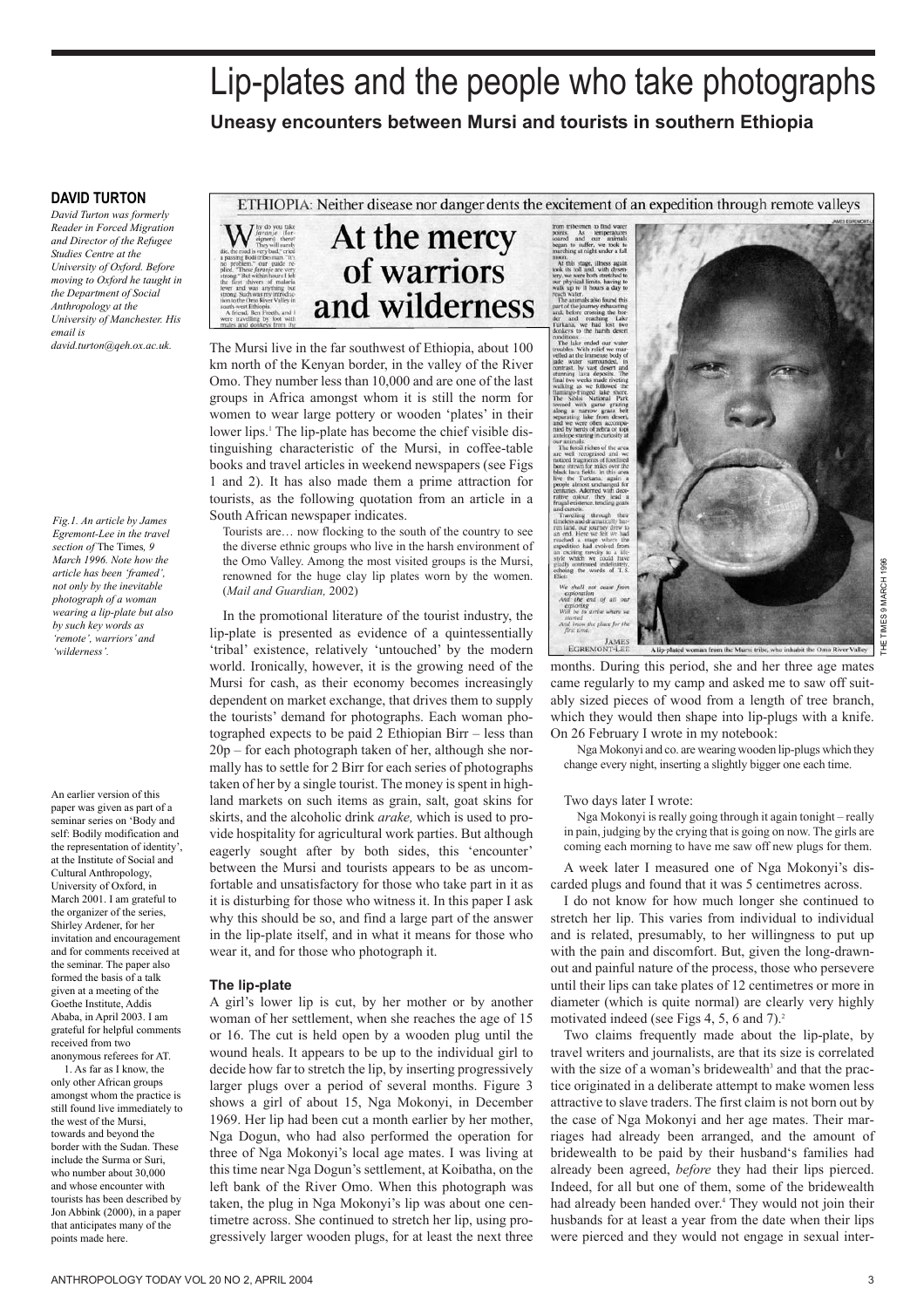

Throughout The Land of 13 Months of Sunshine

**ATION AND TRAVEL**<br>CY ENTERPRISE

 $\rm{NTO},$  the oldest and most reliable Tour and Travel Agent in Ethiopia, Woffers Group and Individual Tours, including:

- Special interests tours
- · Historical tours
- Photo safaris
- · Bird-watching and nature tours
- Half day or full day tours of Addis Ababa. NTO's fleet of 139<br>vehicles has the latest Mercedes luxury tourist buses, station wagons, Radio equipped four-wheel-drives, medium and mini buses, pickups, etc.

*advertisement by the Ethiopian National Tourist Organization (NTO), taken from Selamta, the in-flight magazine of Ethiopian Airlines (Vol. 19, No. 1, 2002, p. 36).*

*Fig. 3. Nga Mokonyi, photographed at Koibatha on the River Omo in December 1969, a month after her lip had been cut.*

| We provide:-<br>· Transfer services<br>· Ticketing and air booking<br>· Taxi service with luxury Mercedes automobiles<br>stationed outside major hotels and at the airport<br>· Car hire<br>· Professional guide services<br>· SAFARI outfitting that makes you feel in town in the bush!<br>Visiting areas include:-<br>· Jinka, Omo Mursi | · Karo, Murle                                    |
|---------------------------------------------------------------------------------------------------------------------------------------------------------------------------------------------------------------------------------------------------------------------------------------------------------------------------------------------|--------------------------------------------------|
| · Omo National Park<br>· Mago National Park<br>· Kangate, Kibish (Ethio-Kenya Border)                                                                                                                                                                                                                                                       | · Turmi, Demeka<br>· Erbore<br>· Weyto & Keyafer |
| NTO still handles those visitors who would like to drive from Addis<br>Ababa to Omo at very competitive rates.                                                                                                                                                                                                                              |                                                  |
| Other Branch Offices: Axum, Bahar Dar, Gondar, Lalibela, Mekele a                                                                                                                                                                                                                                                                           |                                                  |

Dire Dawa

NTO is the representative of American Travel related services. NTO honours American Express and Visa cards

> National Tour Operation and Travel Agency Enterprise PO Box 5709, Addis Ababa<br>Tel: (251-1) 514838/512923/156109 • Fax: (251-1) 517688<br>E-mail: nto@telecom.net.et • Telex: 21370 NTO ZZ ET

course until their lips were fully healed.<sup>5</sup>

The supposed historical link between lip-plates and the activities of slave traders is an idea that goes back to colonial times. In an article in the September 1938 issue of *National Geographic Magazine*, C. and M. Thaw report meeting women with large plates in both their upper and lower lips near Fort Archambault, on the River Chari, about 400 miles southeast of Lake Chad, in what was then French Equatorial Africa (see Figure 8):6

Here both the upper and lower lips of girl babies are pierced and small wooden plugs inserted into the holes. As they grow up, these holes are gradually increased in size until they reach the dimensions of large soup plates… This form of disfigurement was begun centuries ago to discourage slave raiders, the French Administrator told us. Why it didn't discourage the young men of the tribe, as well, we will never know. (Thaw & Thaw 1938: 357)

This 'explanation' of the lip-plate, as a 'form of disfigurement', tells us more about the assumptions and values of those who find it persuasive than it does about the practice which it is supposed to explain. One obvious problem with it is that lip-plates are unique neither to Africa, nor to women. Amongst the Kayapo of Brazil, for example, senior men wear 'a saucer-like disc some six centimetres across' (Turner, 1980: 115) in the lower lip.

The lip-plug, which reaches such a large size among older men, is incontestably the most striking piece of Kayapo finery. Only males have their lips pierced. This happens soon after birth, but at first only a string of beads with a bit of shell is placed in the hole to keep it open. After initiation, young bachelors begin to put progressively larger wooden pins through the hole to enlarge it. This gradual process continues through the early years of adultmanhood, but accelerates when a man graduates to the senior male grade of 'fathers-of-many-children' (ibid.: 120-21)

As Turner points out, the boundary of the body, the skin, is everywhere treated as the boundary of the biological individual and as 'the frontier of the social self' (ibid.: 112). When seen in this light, the lip-plate worn by Mursi women is an expression of female social adulthood and reproductive potential. It is analogous not only to the lipplate worn by a Kayapo man, which marks his fully adult status, but also to the penis sheath that is 'bestowed' on a Kayapo boy at puberty and which 'symbolises the collective appropriation of male powers of sexual reproduction for purposes of social reproduction' (ibid.: 119). We cannot know why the stretching of the lower lip is used, among the Mursi, to symbolize female social adulthood – or rather, given the 'performative' role of such symbolism (Austin, 1982), to *make* girls into adults – any more than we can know why Mursi men do not wear penis sheaths. But the occurrence of lip-stretching in other parts of the world, amongst both men and women, and the universal use of body decoration and alteration as a kind of bridge between the biological and social selves, makes it at least implausible to explain the practice amongst the Mursi as no more than a response to a particular set of historical circumstances. For if we were to do this, we would then have to search for different sets of historical circumstances to explain the occurrence of the practice in other, geographically and culturally widely diverse settings.

Another reason for rejecting this historical explanation is that it is not one the Mursi themselves appear to have heard of – any more than they make a connection between the size of a woman's lip-plate and the size of her bridewealth. When one asks a Mursi woman why she stretched her lip, she usually replies, simply and predictably, with a version of the phrase 'It is our custom'. Pressing a bit further one might be told that it makes a woman into a fully-fledged adult, like her mother. A man might say that it is good to see his wife wearing her lipplate when she comes to give him his daily meal of *FIg. 2. A full-page* sorghum porridge, as he sits in the evening with the other

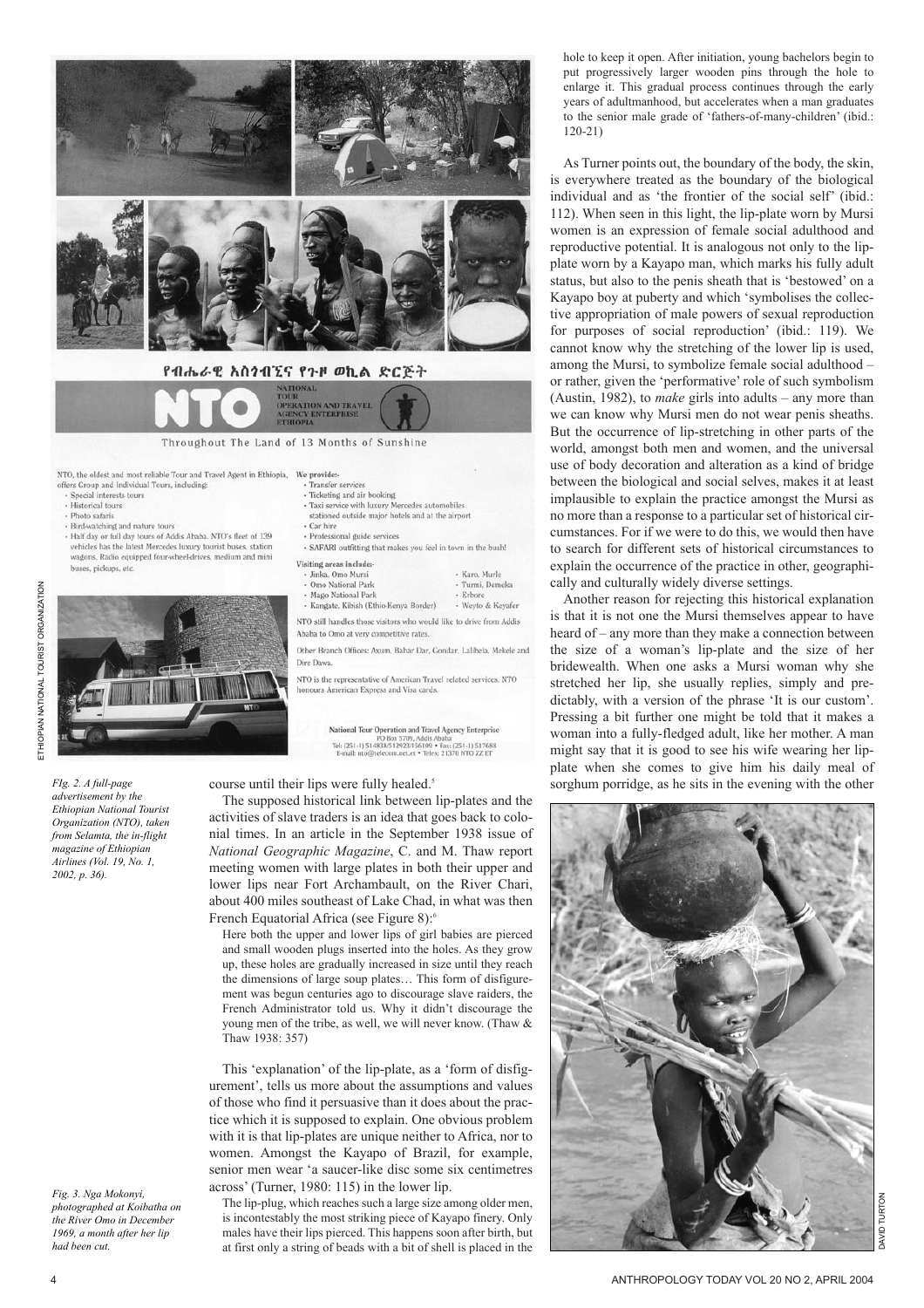*Fig. 4. An unmarried girl, wearing a pottery lip-plate and her father's hat, photographed with my wife, Pat Turton, in 1973.*

2. All girls have their four lower incisors removed as children, which is necessary to enable their eventual lipplates to fit.

3. In a book of photographs by Carol Beckwith and Angela Fisher, the caption to a photograph of a 'Surma' woman, wearing a large lip-plate, reads: 'The size of the lip plate indicates the number of cattle that a young man must pay for her dowry [sic]. This bride wears a plate symbolising the brideprice of seventy-five cattle' (2000: 60).

4. It has been suggested to me that this does not rule out the possibility that a girl might continue to stretch her lip to take a plate of a size that would 'meet the agreed payment'. This is logically possible but empirically highly unlikely, not least because, in visits to the Mursi spanning the last 30 years, I have never heard any connection made between the size of a woman's lip-plate and the size of her bridewealth.

5. It is said that if a girl were to have sexual intercourse before her lip was fully healed, she would run the risk of the lip breaking.

6. I am grateful to David Wason for bringing this example to my attention.

7. It is interesting that a photographic image came to be applied to perhaps the most blatant expression of this relationship between prisoners and warders, in the steel cages of the US Government's 'Camp Xray', at Guantánamo Bay, Cuba.

8. If one wished to date the beginning of this process, one could do worse than choose the early years of the last century, when the Ethiopian Emperor, Menelik II, was extending his control over the southwest.

9. The following excerpt, which is taken from unedited footage, was first published in Turton 1992 (pp. 286-7). A few minor alterations have made been to the translation in this version.

10. This is the name the Mursi give to the descendants of northern Ethiopians who colonized the southwest of the country in the early years of the last century. Arinyatuin is here referring to the tour company drivers who bring the tourists from Addis Ababa and/or Jinka.

*Fig. 5. An unmarried girl putting in a wooden lip-plate, 1974.*



men of the settlement. And for both men and women, the lip-plate is a powerful visual marker of Mursi identity. For a Mursi woman, not to have a pierced lip is to run the risk of being mistaken for a Kwegu, a client group of hunters who live along the banks of the Omo, while to have a pierced but not stretched lip is to run the risk of being mistaken for a Bodi, northern neighbours of the Mursi, with whom they are frequently at war (Bodi women insert small plugs in their lower lips). There are, however, powerful pressures, both direct and indirect, on Mursi women to give up the practice, and these pressures will undoubtedly prove irresistible.

Direct pressure comes from the government. Since the years of the 'Derg', the Soviet-backed government of Mengistu Haile Mariam (1975-91), government officials have been hammering home the message to the Mursi that the lip-plate represents an 'uncivilized' custom which must be abandoned if they are to be 'developed'. As yet there are no administrative centres or police posts in Mursi territory, but the present government seems no less intent than its predecessor on stamping out this 'harmful traditional practice'. One regional government official is reported, for example, to have made a particularly gruesome (and presumably empty) threat at a meeting held for local administrative staff. Once there was a police post in Mursi territory, he said, any girl who decided to stretch her lip would have her lower lip cut off entirely, to make an example of her.

Despite the strength of government opposition to the practice, however, it is almost certainly indirect pressure that will be most effective in causing it to be abandoned. This comes mainly from the growing realization amongst the Mursi themselves that the lip-plate is seen as a mark of



their backwardness by outsiders and that it will help to prolong their exclusion from the economic and social benefits of incorporation into the Ethiopian state. In particular, it will be an obstacle to the education of girls. Here I should mention the recent activities of Protestant missionaries who, since 1989, have established themselves in the Mago Valley, where a group of Mursi had migrated a few years earlier because of drought. The missionaries have not, as far as I know, spoken out specifically against the lip-plate. But their converts, who are at present concentrated around the mission station and may number in the region of 50 individuals, are likely to be at the forefront of efforts, coming from within the community itself, to abandon such 'traditional' practices and customs.

#### **The tourists**

On the one hand, then, the lip-plate is prized by Mursi men and women as a mark of their cultural identity and political autonomy. On the other hand, they recognize that outsiders see it as a mark of their backwardness, which must be abandoned if they are to gain the benefits of 'development'. This ambivalence is heightened by another and, at first sight, contradictory message about the lip-plate which has been reaching the Mursi in recent years, through the activities of tourists. For, while tourists are presumed to share the general disdain for, not to say disgust at, the practice shown by outsiders, they nevertheless come great distances mainly, it seems, in order to photograph this symbol of Mursi backwardness.

Mursi territory lies within and between the Omo and Mago National Parks (see figure 9), three days drive and 840 km from Addis Ababa, over progressively rougher and more difficult roads. During the last ten years, increasing numbers of European and North American tourists have made their way into this area, attracted by the image presented to them in tourist brochures of one of the last 'wildernesses' in Africa, inhabited by wild animals, naked warriors and women with stretched lips. In fact, they rarely encounter large game animals and appear to be more attracted by the opportunity to see and photograph the local people. Mainly because of the lip-plates worn by Mursi women, the Mursi are high on, if not at the top of, the tourists' list of 'must-see' attractions. The lip-plate has therefore become an economic asset for Mursi women and their families. From this point of view, the bigger the lipplate the better. As one man jokingly put it to me, with deliberate exaggeration, 'If your wife has a large lip-plate, she can fill your cattle compound'.

And yet the encounter between Mursi and tourists is clearly a tense and uneasy one for both sides. The Mursi seem determined not to let the tourists forget that they have come for no other purpose than to 'take' photographs, while the tourists seem intent on getting the photographs they need, buying a few artefacts (such as bracelets, baskets and, of course, lip-plates) and making their getaway as quickly as possible. For the onlooker it is a depressing and disturbing sight, to see the women, alternating between aggressive demands for money and sullen passivity, as a phalanx of video cameras pan up and down their bodies, and to see the tourists selecting particular 'specimens' from the crowd to be filmed and photographed. This is an encounter which is almost entirely stripped of any form of 'normal' social intercourse. As Abbink writes of Suri interactions with tourists, the meeting between Mursi and tourists 'is more of a "confrontation" than a normal social interaction' (2000: 8.)

Such confrontations have made the Mursi famous and infamous at the same time. Here is a quotation from an article by Amanda Jones that appeared in the Travel section of the *Sunday Times,* under the heading 'Tribes and tribulations':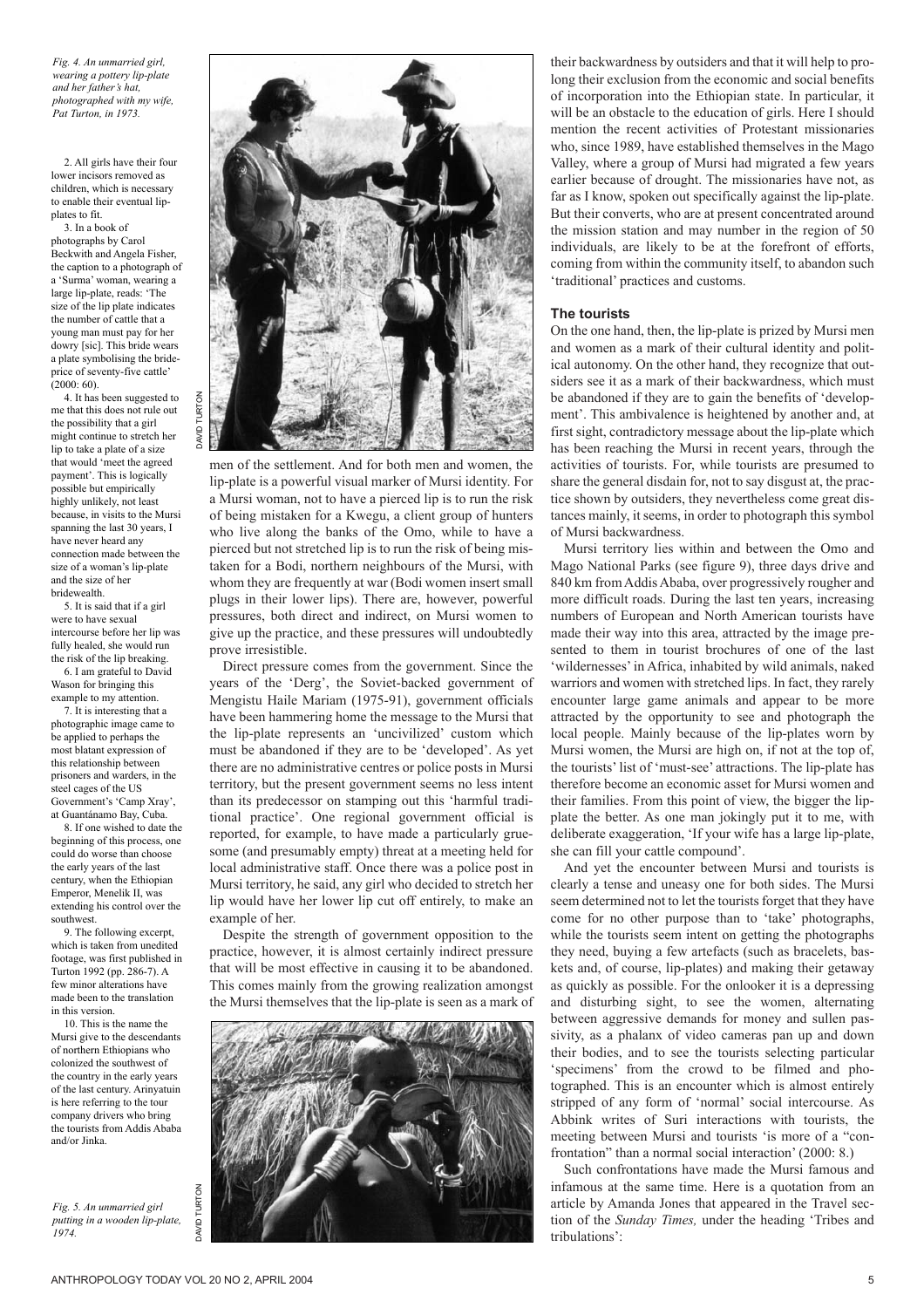*Fig. 6. Two married women, one with and one without a lip-plate, 1970.*



The final leg of our journey was to the Mursi people. In southern Ethiopia, this is the tribe who strike fear into the hearts of northern Ethiopians and tourists alike. We'd heard so many lamentable tales about their behaviour that we didn't really know what to expect. The problem is that you can't possibly come all this way and miss the Mursi, famous for the lip plates the women wear in their lower lips.

Because of their reputation, most visitors make a six-hour round trip drive from Mago National Park to see them. They come tearing down the road, jump out of their cars with cameras blazing and Birr aflying, create a riot, get scared, jump back into the car, lock the doors and take off again after 15 minutes. The Mursi have this down to a fine art. They encircle the *ferengie,* manhandle them a little, exact inflated sums for photos, force them to buy chipped lip plates and then whip up such a racket that the tourists retreat with only a few terrible snap shots of lip plates looming inches from their lens to show for their expensive foray into Mursi land. (Jones, 1999)

'Lamentable tales'told about the Mursi are nothing new. The first Europeans to write about them were Lamberto Vannutelli and Carlo Citerni, members of an Italian Geographical Society expedition, led by Vittorio Bottego, which followed the left bank of the Omo down to Lake Turkana in 1896. In their official account of the expedition, Vannutelli and Citerni write of the Mursi as follows.

Living in a country that has been, up to now, unknown both to



the white man and the surrounding blacks, it is easy to understand why their way of life has remained little different from that of animals… The women are deformed and ugly and quite naked except for a narrow piece of skin around their waists. Some have large holes in the ears and lower lip into which they put wooden discs reaching a diameter of five or six centimetres… This savage tribe has detestable tendencies and bestial habits. And yet they do not have a ferocious nature and are not as warlike as the highlanders. But, in compensation for this, their ability to hide themselves in the bush and their instinctive cunning makes them audacious thieves. (1899: 320-23, my translation)

The same theme of a general lack of socialized, rulegoverned behaviour is echoed in any number of presentday travellers' accounts, such as the one quoted above from the *Sunday Times.* Another example comes from the 'Lonely Planet'guide, *Ethiopia, Eritrea and Djibouti.* This has a boxed section, said to be based on the author's diary, entitled 'A trip to visit the Mursi'. Here is an extract.

'OK, Ten minutes and then we are out of there', Abraha the driver said with great authority.

'Ten minutes? But why?' I asked.

'You don't know the Mursi. They are thieves' he said. 'Thieves!' raising his voice for extra effect…

'They would even take the shoes from your feet, I tell you, Abraha continued.

We were off that day to the lower Omo River in southern Ethiopia, home to several Nilotic-Omotic peoples, including the Mursi, considered among the most fascinating and colourful tribes on earth.

'Of all of them, the Mursi, they are the bad ones', Abraha went on. '...They are savages, savages!'...

As we pulled into the first Mursi village at last, Abraha gave some final words of warning: 'So remember, we take off all watches, we lock all doors, and we stay awake. Ten minutes' he added firmly. (2000: 242-3)

#### **The photographs**

One way to explain these 'lamentable tales' would be to focus on what Susan Sontag calls the 'predatory' nature of the 'photographic act'.

[T]here is something predatory in the act of *taking* a picture. To photograph people is to violate them, by seeing them as they never see themselves, by having knowledge of them they can never have; it turns people into objects that can be symbolically possessed. (1979: 14, emphasis added)

*Fig. 7. Two unmarried girls whose lips had recently been cut and stretched, at Kon Ba, on the River Mago, 2002.*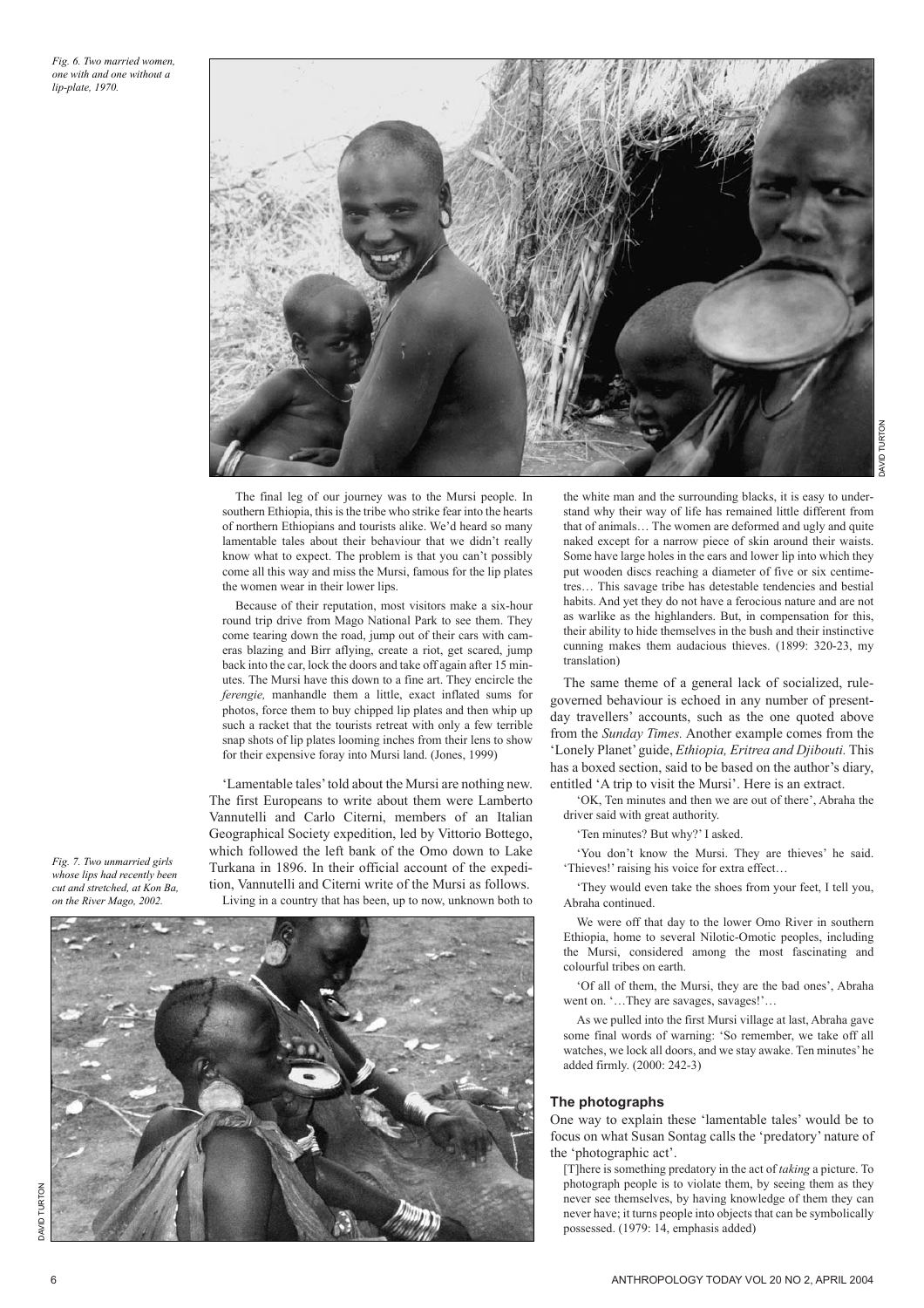*Fig. 8. A photograph from the* National Geographic Magazine*, accompanying an article by C. and M. Thaw (1938). It shows a woman from 'the country of the Ubangi natives', on the River Chari, 400 miles southeast of Lake Chad, in what was then French Equatorial Africa and is now Chad.*

*Fig. 9. The Omo and Mago National Parks. Mursi territory is bounded to the west and south by the River Omo and to the east by the River Mago. Its northern boundary corresponds roughly with a line drawn between the Omo/Mui confluence and Mt Mago (called Kutulatulla by the Mursi).*

Sontag is talking here of the photographic act in general. But when we come to look specifically at photographs taken by Westerners of non-Westerners or, more generally, at photographs taken by the rich of the poor, her point seems even more compelling. This is because the power differential between photographer and human subject is here that much more obvious. As James Faris writes, in his book on photography and the Navajo, 'To stand on some absolute right to make photographs is to resort to the most western and capitalist of foundations… the absolute right to be able to see anyone, anywhere. It is to stand on power' (1996: 306). Christopher Pinney makes the same point by drawing an analogy between photography and the exercise of surveillance, as expressed in Michel Foucault's Panoptical model of power relations in the modern state. In the Panopticon prison, the prisoners are always visible to the warders in their central observation tower. The warders know all about the prisoners but, for the prisoners, the warders live in a relatively unknown world. 'In photography', writes Pinney, 'the photographer is invisible behind his camera, while what he sees is rendered completely visible' (1992: 76).<sup>7</sup>

There is no doubt about the differential power relation between the Mursi and tourists. Nor is there any doubt that the Mursi see the act of taking photographs as a predatory one, an act by which they are captured and appropriated, an act by which they become, as one man put it in a conversation I quote from below, the 'children' of the tourists. But this does not explain why tourists so frequently single out the Mursi, from amongst all their neighbours, as rapacious, aggressive and generally 'difficult' to deal with. To explain this we need to take into account not only the predatory nature of the photographic act, and the unequal power relationship upon which it is based, but also the motivation of the tourists for visiting the Mursi in the first





357

place. For they come, above all, to see and photograph not their houses, ceremonies, rituals and other social activities but their bodies. And not just their bodies, but a bodily alteration which symbolizes, to the Mursi their Mursiness, and to the tourists, their backwardness.

**WOMEN** 

TRANS-AFRICA SAFARE

The Mursi know that the lip-plate is seen as a sign of their backwardness by powerful outsiders, whether government officials or tourists. They also know, therefore, that those who travel such great distances to obtain pictures of lip-plates are not doing so because they admire and respect the custom. It is not something they would wish to emulate – to see their own daughters practising – but, on the contrary, something they see as epitomizing the gulf between the rich, technologically advanced and morally superior world they inhabit and the poor, technologically backward and morally inferior world inhabited by the Mursi. The pleasure that tourists derive from this activity, therefore, is an exploitative pleasure, one that combines fascination with repulsion.

It is also the pleasure of consumerism: the tourists spend money on what they do not need, while the Mursi stand in front of the camera to be photographed, appropriated and objectified as archetypal primitives only because they need the money. An analogy with prostitution seems compelling. The Mursi – men and women, though mainly women – make commodities of their bodies like prostitutes and, like prostitutes, attempt to salvage some dignity and self-respect by driving the hardest bargain they can, never letting the customer forget that this is a straight-forward commercial transaction. The Mursi do not, of course, describe their interactions with tourists in these terms. But as one watches them, standing sullenly as the cameras click away, and visibly flinching as the video cameras approach from different angles, it is difficult not to conclude that they feel both violated and demeaned.

#### **The 'discomforts of localized existence'**

In his article on tourism amongst the Suri, Abbink rightly points out that '[i]n its present, late twentieth century form, tourism is the expression of a particular kind of consumer identity with a global and globalizing impact. It emanates from societies that are relatively powerful and wealthy. Communities and places visited by tourists often undergo unforeseen changes…' (2000: 1). The main change experienced by the Mursi over the 30 years I have known them is a conceptual one, and it is a change to which tourism has made a powerful recent contribution.